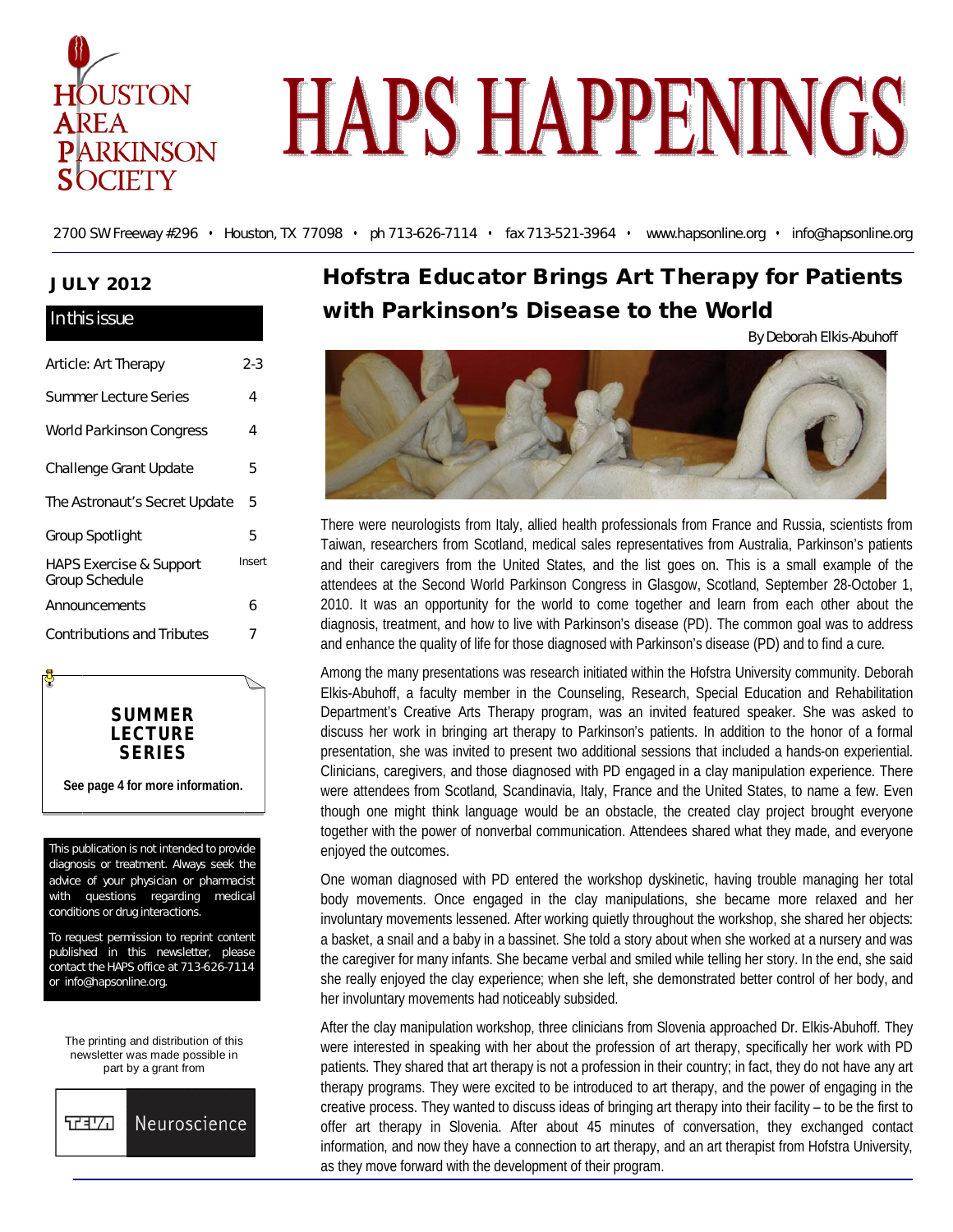Dr. Elkis-Abuhoff's experience at the World Parkinson Congress gave her the opportunity not only to present her research and introduce a clay manipulation experience, but also to share with the world what has been the central focal point of her research for the past five years. Dr. Elkis-Abuhoff and her team – Dr. Robert Goldblatt, a psychologist from New York College of Osteopathic Medicine; Morgan Gaydos, licensed art therapist and activities specialist at Nassau University Medical Center; and Samantha Coratto, both Hofstra Creative Arts Therapy program alumni; and Dr. Anthony Napoli, a professor at



Figure 1: Examples of clay products created by those with Parkinson's disease and their caregivers who attended the clay manipulation workshop at the World Parkinson Congress, Glasgow, Scotland.

Suffolk County Community College – have developed research that addresses PD symptomology with the use of art therapy treatment.

This research project introduced and encouraged people diagnosed with Parkinson's disease to manipulate and be creative with modeling clay, while the researchers were interested in monitoring any changes in their emotional and symptomatic reactions. The approach utilized a medical art therapeutic method to target the negative symptoms related to the PD diagnosis. What they sought to find was if engagement in a tactile medium, such as simple modeling clay, could have beneficial effects on the somatic dysfunction and emotional distress that usually accompany a PD diagnosis.

Forty-one (41) participants volunteered; 22 volunteers were diagnosed with PD, and 19 did not have a PD diagnosis. The volunteers were first asked to complete a self-report assessment called the Brief Symptom Inventory (BSI) (Derogatis, 1993). This assessment consists of 53 questions used to screen the level of psychological symptoms and their intensity within a specific timeframe. The subscales of the BSI (Derogatis, 1993) assessment evaluate levels of distress in nine specific and three global areas, and include somatization, obsessive-compulsive, interpersonal sensitivity, depression, anxiety, hostility, phobia, paranoia, and psychiatric difficulty to gain a baseline of functioning in these areas.

Once the BSI (Derogatis, 1993) was completed, each volunteer was presented with four balls of clay. Each ball was approximately the size of a racquetball and varied in color (red, blue, green and yellow). Since many with PD experience hand tremors and/or a deficit in fine motor abilities, modeling clay was used as the art medium because it is easily controllable and allows individuals at all skill levels to successfully engage and create. The focus of the clay experience was to intimately engage the volunteers in the modeling clay medium. Volunteers were asked to start squeezing the ball in each hand, moving it back and forth. Once the clay was warmed up and malleable, the volunteers were asked to pull it apart into small pieces. This allowed the volunteers to become comfortable with the clay medium, while warming up both the clay and their hands. This exercise promoted the use of fine and gross motor skills.

At this point, volunteers were asked to freely create an object by reintegrating the clay pieces back into a shape. The only restriction was that the new shape could not be the original ball. This was a free creation, and there was no time limit. In a true medical art therapy approach, the simple act of creating, or the process, is healing. This activity was the crux of the study, and took anywhere from five to 45 minutes to complete. The modeling clay activity is very engaging, and the user becomes intimately involved with the medium. Although the clay is cold when the user first holds it, once handled, it quickly becomes warmed, softer, and more malleable. As the clay is manipulated by the user, a natural connection is created.

After the creative activity, a member of the research team sat with each volunteer and interviewed him/her about his/her experience with the clay. Some of the questions included why they chose the color they chose. They were asked to describe the clay manipulation experience, explain what they created, and whether they would be interested in working with clay in the future. This allowed the volunteers to freely discuss their experience while the researchers gained valuable information regarding the qualitative experience from the volunteers' perception.

After the oral interview, a post BSI (Derogatis, 1993) was administered so the results could be compared to the results of the baseline symptomology. Once the data was collected, the BSI (Derogatis, 1993) statistics were evaluated and the outcomes were reported. The created clay product was further reviewed for trends and themes. The researchers wanted to know if the participants reintegrated the entire ball of clay, or if they just used some of the pieces. They were looking to find out if the clay was easy to manipulate so the volunteers would be able to create freely and easily. They wanted to look at each clay product to find out if the created object was recognizable, and how refined and defined it was. If the volunteer reported a positive experience, did it matter if the researchers couldn't identify the final clay shape? Based on the interview, the researchers looked to see if the experience triggered an emotional response. If so, was it positive and healing, or negative and upsetting? Finally, the researchers reviewed how many of the volunteers were interested in working with clay in the future. This was important information, because the interest in continuing the experience bears a connection to the practicality of creating a long-term program to support patients with Parkinson's disease.

So what did the researchers find? Based on the BSI (Derogatis, 1993), when comparing the baseline to the post-clay experience, those diagnosed with Parkinson's disease demonstrated a greater decrease in psychological symptomology than the non-Parkinson's volunteers. All 41 participants were able to easily manipulate the clay medium, and 36 fully integrated the clay into a shape other than a ball; the five other volunteers, while their objects were not completely reintegrated, were still able to create a shape other than a ball. Although only 30 outcomes were recognizable, every volunteer was able to identify his or her creation. All volunteers conveyed a strong emotional response to the clay manipulation experience in areas such as family, childhood experiences, a connection to nature, and personal hobbies. One of the most important pieces of information from the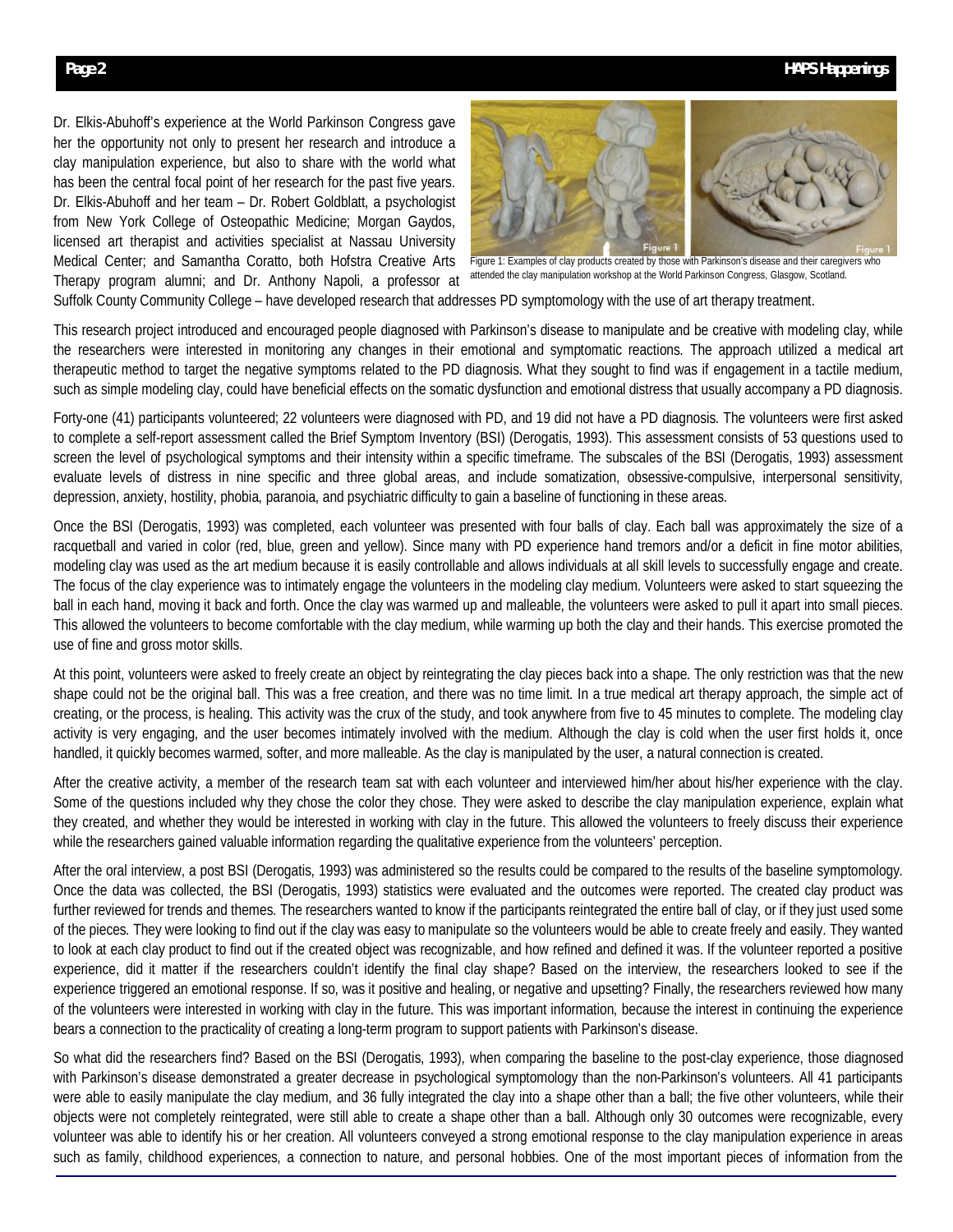#### **July 2012 Page 3**

qualitative interview was finding out if the PD patient enjoyed the experience and would be interested in exposure to future clay manipulation. All PD volunteers reported that they enjoyed the clay experience, and the majority stated that they would be interested in becoming involved in future clay manipulation opportunities (Elkis-Abuhoff, Goldblatt, Gaydos, & Corrato, 2008).

The team continued to review the quantitative outcomes of the BSI (Derogatis, 1993) and to explore how the results of the subscales could give a more defined explanation for the reduction of negative PD symptomology. The researchers set out to understand the clinical benefits of modeling clay with patients diagnosed with PD (Goldblatt, Elkis-Abuhoff, Gaydos, & Napoli, 2010). Three specific subscales stood out: obsessive-compulsive thinking, phobia, and depression. It was exciting to find that these three scales were not only significantly decreased, but were reduced in symptomology to within normal adult range. What the researchers concluded was that these three scales were interrelated for those diagnosed with PD. Many PD patients find that after their diagnosis they become overwhelmed with their symptomology and tend to ruminate about their difficulties. This develops into obsessive-compulsive thinking. As this thinking continues, they begin to become fearful that they might not be able to control the changing world around them. This fear turns to phobia, and many times normal daily activities are avoided or become limited. The continuation of obsessive-compulsive thinking and the developed phobia lead patients to label themselves as handicapped or disabled, and they often become hopeless in their functioning, leading to an increase in levels of depression.



However, by engaging in an art therapy, clay manipulation program, PD patients were able to use their fine/gross motor skills to intimately engage in the activity, and experience a sense of control within their environment. Clay manipulation as a tool lies within the malleable nature, providing a soothing and relaxing sensation. The clay experience provides the patient with an

opportunity, and a platform, to communicate, both verbally and nonverbally, through the giving nature of the media that accommodates their fine/ gross motor difficulties. The clay manipulation can create a tactile "connection" to the world, thus giving them the sensation of regaining a "grip on the world" (Goldblatt, Elkis-Abuhoff, Gaydos, & Napoli, 2010).

This research project has been the focus of several national and international presentations: the American Art Therapy Association, Canadian Art Therapy Association, Society for the Arts in Healthcare, and World Parkinson Congress. The clay manipulation project has also been published nationally in Art Therapy: Journal of the American Art Therapy Association, and, in September 2010, Arts & Health: An International Journal for Research, Policy and Practice. These presentations and publications have drawn attention to the outcome of the project and have motivated Dr. Elkis-Abuhoff to continue this study in a second phase of clay manipulation research.

As part of this continuing work with the effects of clay manipulation, Dr. Elkis-Abuhoff, with the support of Hofstra University, has received an appointment as an assistant investigator at The Feinstein Institute for Medical Research, North Shore-LIJ Health System, in the Center for Neuroscience. This appointment, and a consultancy grant received through the Society for the Arts in Healthcare, has allowed Dr. Elkis-Abuhoff to develop a second round of research, and she is actively recruiting participants for a late winter/early spring 2011 start.

This research, Phase II, will look at the psychological and physiologic effects of manipulation of therapeutic art forms among patients with PD. This six-week program will explore the impact of clay manipulation using a medical art therapy approach. Developed as a group process, the goal is to explore the three specific areas of obsessive-compulsiveness, phobia, and depression, but will also assess for perceived stress levels, observable behaviors and actions of the PD patient, and their overall attention to daily living skills. This research will evaluate whether there are continued benefits over time, a six-week period, from engagement in a clay manipulation program.

The researchers are hopeful that the positive outcomes observed in the original study will be maintained over time, and even have a cumulative beneficial effect. This would support the development of a community-based art therapy clay manipulation program for PD patients to help manage their symptoms and improve their quality of life.

**References: Derogatis, L.R. (1993). Brief Symptom Inventory: Administration, scoring, and procedures manual (4th ed.). Minneapolis, MN: National Computer Systems.**

**Elkis-Abuhoff, D. L., Goldblatt, R. B., Gaydos, M., Corrato, S. (2008). The Effects of Clay Manipulation on Somatic Dysfunction and Emotional Distress in Parkinson's Patients. Art Therapy: Journal of the American Art Therapy Association, Volume 25, 2.**

**Goldblatt, R. B., Elkis-Abuhoff, D. L., Gaydos, M., Napoli, A. (in press, 2010). Understanding Clinical Benefits of Modeling Clay Exploration with Patients Diagnosed with Parkinson's Disease. Arts & Health: An International Journal for Research, Policy and Practice.**

**Reprinted with permission by Hofstra University. This article appeared in** *HOFSTRA HORIZONS***, Fall 2010 issue (http://www.hofstra.edu)**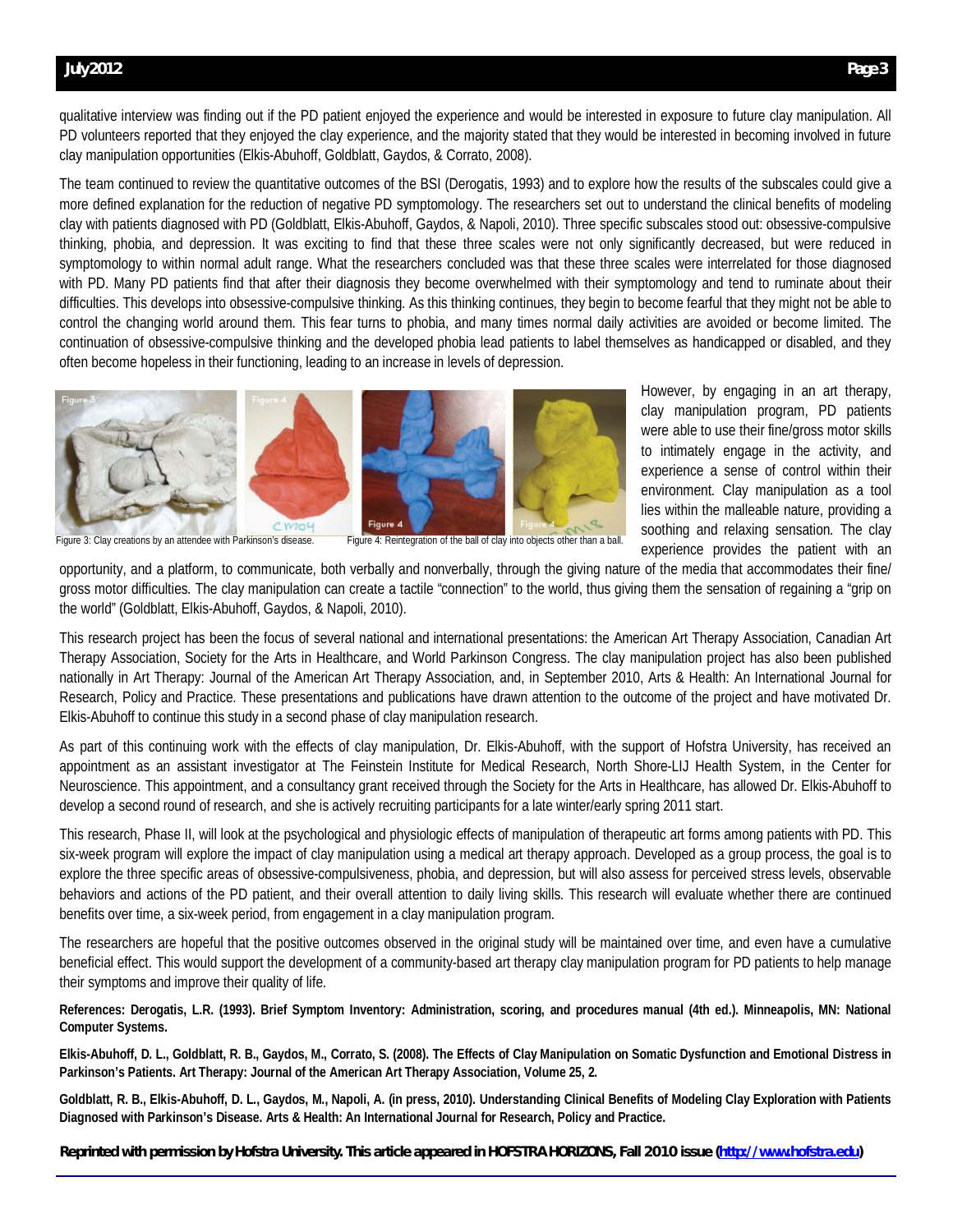

Take a break from the heat and join HAPS for the 2012 Summer Lecture Series. Hear from experts on topics addressing relevant issues related to improving everyday living with Parkinson's. If you are interested in attending any of these programs, please contact the HAPS office at 713-626-7114 or info@hapsonline.org to register.

## **Therapeutic Arts**

Friday, July 27 10:00—11:30 am 2700 SW Freeway, Houston, TX 77098 Speaker: Anne Thobae, MAAT

This Month's session: Research suggests that making art, dancing and other creative activities may temporarily ease the symptoms of Parkinson's and can provide an outlet that leads to a increased sense of well-being. Join us on July 27th while we explore how therapeutic arts can play a role in improving your quality of life.

**DBS Discussion Group** Wednesday, August 1 6:30–8:30 pm 2700 SW Freeway, Houston, TX 77098 Speakers: Albert Fenoy, MD and Mya Schiess, MD

**Luminous Yoga: Breathing & Yogic Movement for people (and their care-partners!) who are living with PD** Friday, August 10 10:00—11:30 am 2700 SW Freeway, Houston, TX 77098 Speaker: Catherine Genzler, E-RYT

**Living Well with PD--improving brain function through optimism and a healthy lifestyle** Friday, August 24 10:00—11:30 am 2700 SW Freeway, Houston, TX 77098 Speaker: Madhureeta Achari, MD



**Montreal, Canada October 1 - 4, 2013 Mark Your Calendars**

The World Parkinson Congress provides an international forum for the latest scientific discoveries, medical practices and care initiatives related to Parkinson disease. By bringing *physicians*, *scientists*, *nurses, rehab professionals*, *policy advocates, care partners, family members* and *people with Parkinson's disease* together, the goal is to create a worldwide dialogue that will help expedite the discovery of a cure and best treatment practices for this devastating disease.

Plans are underway for the 3<sup>rd</sup> World Parkinson Congress from October 1 - 4, 2013 to be held at the Palais des Congrès in Montreal, Canada. The WPC 2013 is on track to be as successful as the first two Congresses, but it can only be done with your involvement. There are many ways you can get involved—from attending the Congress in 2013 to submitting a video. Go to www.worldpdcongress.org to learn more.

The WPC 2013 is more than just a meeting—the hope is to leave a legacy behind. Each WPC planning committee works with the local community to raise awareness about and increase the quality of life of people living with Parkinson disease. See you in Montreal in 2013!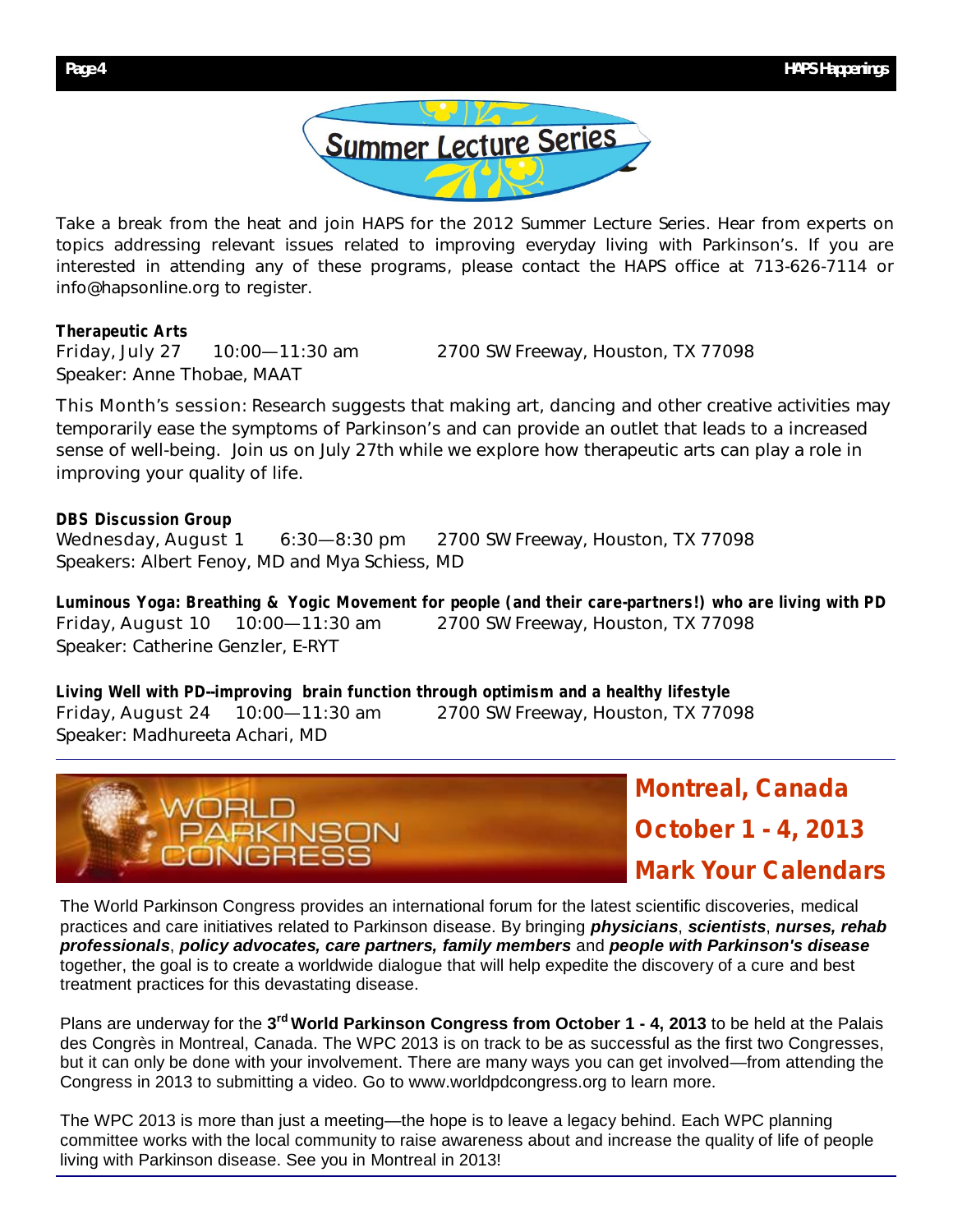## **Challenge Grant Update**

We are sincerely grateful to all who have been inspired to double their gifts to HAPS by supporting the organization's efforts this summer. Thanks to the Kerr/Thorp 2012 Challenge Grant, we have raised \$5,091 toward our goal! Each of those donations and any we receive until August 31<sup>st</sup> will be matched dollar-for-dollar up to \$10,000, so keep those contributions coming in and watch the goal bar rise!





Many of you have been following the production of *The Astronaut's Secret*, a documentary about HAPS Advisory Board member and former astronaut, Michael "Rich" Clifford. On Tuesday, July 3rd filmmaker Zach Jankovic released an updated clip on his website. Through this compelling story about the first and only man in space with Parkinson's, Zach hopes to raise awareness of the disease and educate the public about the importance of early detection. The full-length, hour long film is now set to be released later this year. For more information about the film go to www.theastronautssecret.com.



## **GROUP SPOTLIGHT THE WOODLANDS EXERCISE CLASS**



For many years, HAPS has served Houston's 8—county metropolitan area, in part, by providing free weekly exercise, speech, water, tai chi, dance, tango, music and singing classes. As clients, you now have 35 weekly groups to chose from. Many of you are curious about what goes on in these groups, so we have decided to give you a peek at each of the HAPS groups and what they have to offer. This month, we would like to introduce you to The Woodlands exercise class. See the insert for group details.



FOCUSES ON: Range of motion, flexibility, coordination, fine motor skills and practical tips such as how to get off the floor if you fall, how to get into and out of a car or shower and how to safely move from a seated to standing position.

LED BY: Dale Mefford, PTA Robin Nichols, Volunteer Extraordinaire

AVERAGE ATTENDANCE: 12



ADDED BENEFITS: Socialization, group luncheons, tips for making everyday life easier—and cookies! Come join the fun.

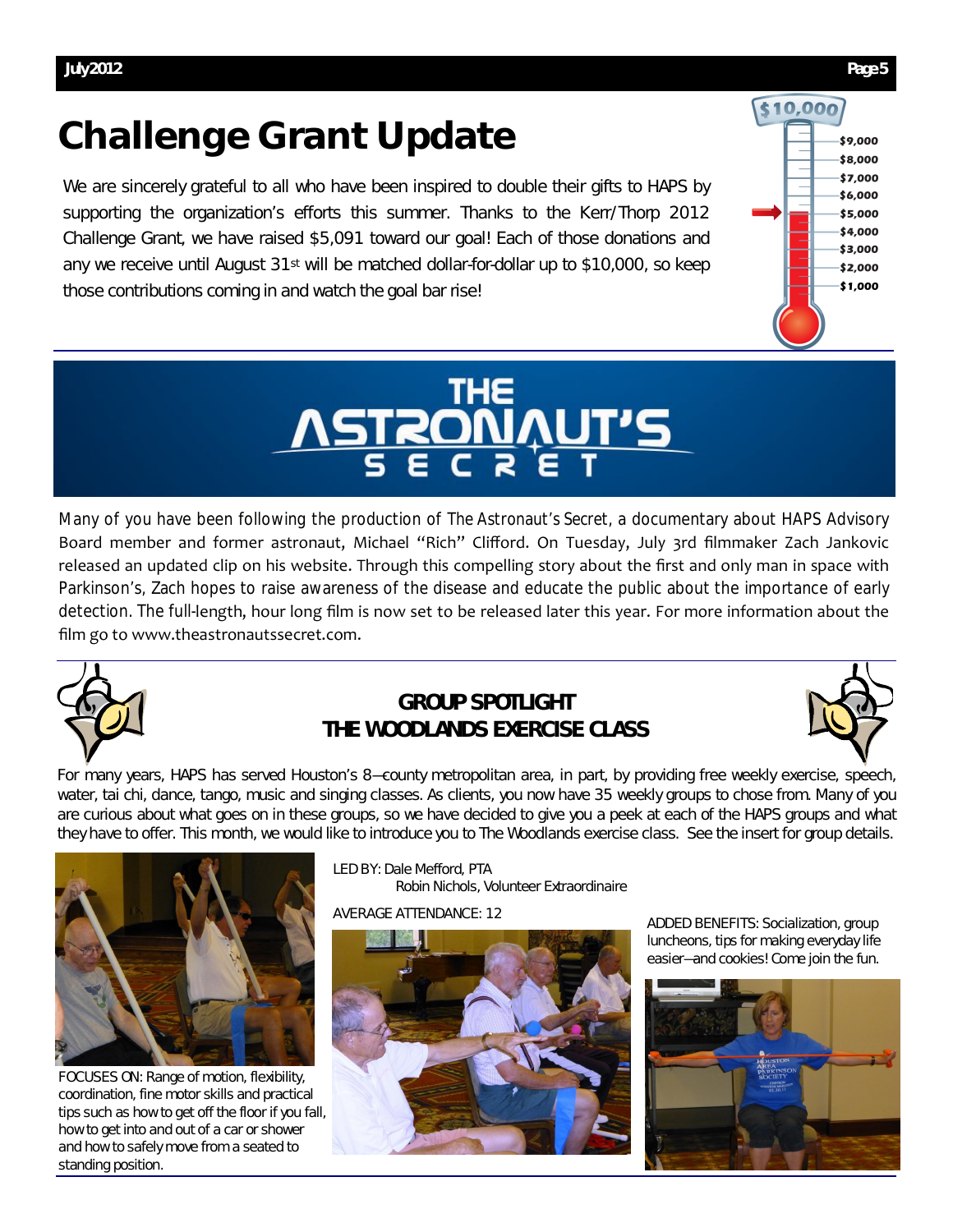

## Announcements...

## ¿Hablas español?

Yes, we do! HAPS is excited to announce that there are now exercise and tai chi groups offered in both English and Spanish. Check the insert for more information.

## **New Cypress Area and Sugar Land Groups**

HAPS wants to expand programs and services by adding exercise and support groups in Cypress and Sugar Land. If you live in one of these areas and are interested in having a support or exercise group in your neighborhood, please contact Alfonso Hernandez at 713-520-8670 or hernandez@hapsonline.org and indicate if you would like to participate in a new exercise class, support group, or both. HAPS can make it happen, but we need to hear from you!

## **HAPS Group Summer Schedule**

HAPS groups will be closed Friday, July 27<sup>th</sup>, August 10<sup>th</sup> and August 24<sup>th</sup> in order for participants and group leaders to attend the Summer Lecture Series sessions. See you there!

## **Humble Support Group is back!**

Beginning in August the Humble support group will resume meeting the 4<sup>th</sup> Wednesday of every month. This group is for individuals with Parkinson's disease and their caregivers or family members. We hope you will join us. For more information, contact Celeste Harris, LMSW at 713-313-5305 or harris@hapsonline.org.

> First United Methodist Church Humble - Room 220 800 East Main Street Humble, TX 77338 4 th Wednesday 6:00 - 7:00pm

## **NEWLY DIAGNOSED EDUCATION PROGRAM**

For those who have been diagnosed with Parkinson's disease within the last three years.

**Saturday, August 25, 2012**

**8:30 am - 1 2:30 pm**

## **Presented by Dr. Anita Madan**

Registration required. Contact the HAPS office for more information at 713-626-7114 or crist@hapsonline.org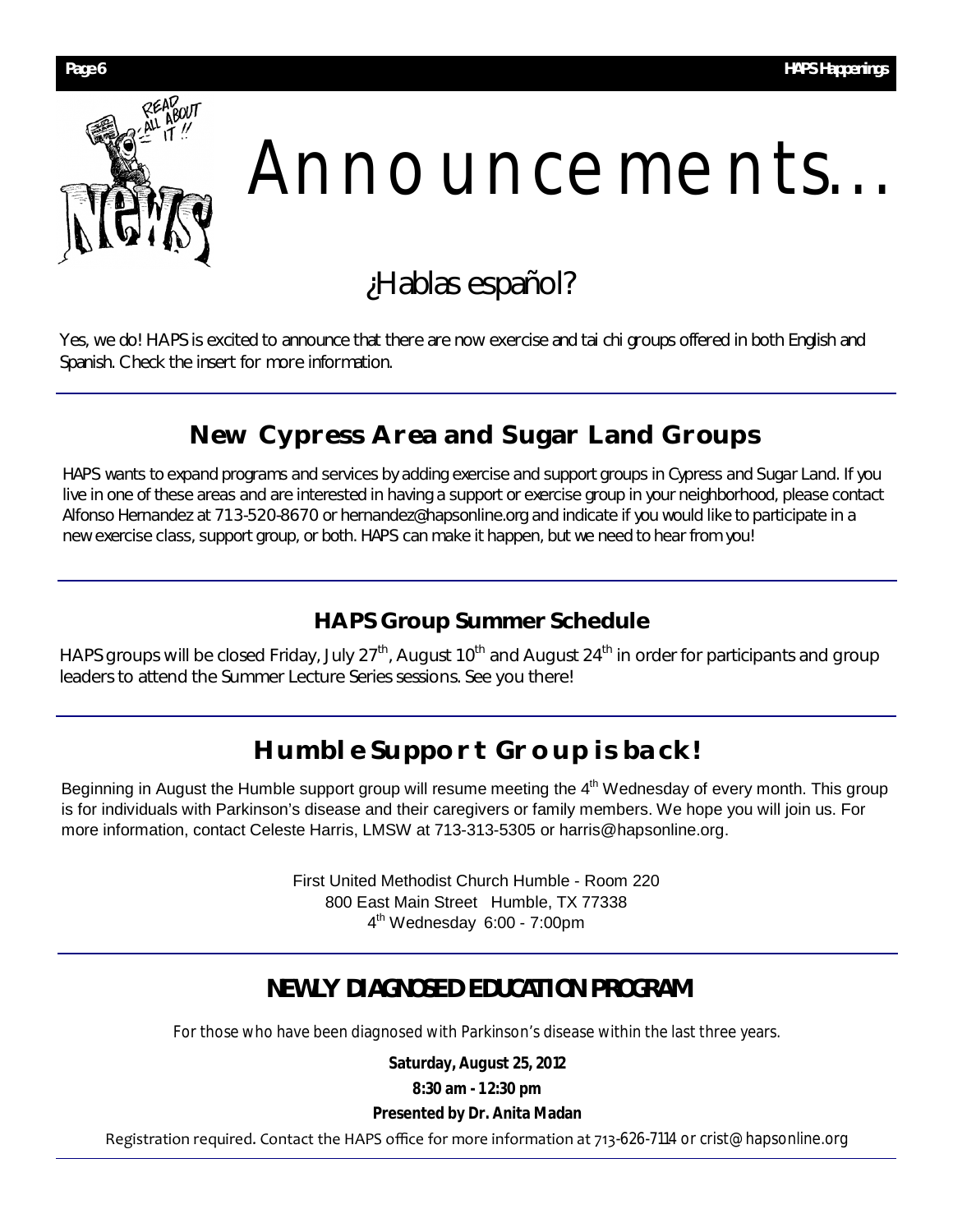## CONTRIBUTIONS

We are extremely grateful to the following individuals for their generous support of HAPS. Without the continued support of our donors, none of our programs or services would be possible.

#### **IN MEMORY**

*Richard "Dick" Richards*  Lou Adele and Bob May

*Sneed Lary* Jim and Keith Gallagher The Gustafson Family

*Nancy LiƩle Perry* Anne and Tio Suman Binky Stephenson Strom

> *Bill Wilkinson* Judith Garey Elinor Wilkinson

*Tom Boyd*  Joyce and Michael Dillon

> *Edward SƟckney* MaryAnne Collins

*Kirrillos "Charlie" Elgohary* Mrs. Remate Elgohary

> *Robert W. Sims* Lana Sims

*William V. Tingle* Carolyn P. Tingle

*Barbara Wagner* Nora Laufman

*W.K. "Bill" Read* Adele Read

*Kent Moritz* Mary Belle Wooddy

*Richard J. Harrison* Winifred Harrison

#### **IN HONOR**

*George A. Bourgeois III* Mr. and Mrs. George A. Bourgeois, Jr.

> *Margaret Romeo* Michael Romeo

*Alfonso Hernandez* Clarita and Delbert Brown

> *Ed Locheed* S. Locheed

*Nina and Joe Brown* Susie Askanase

> *Rudolph Owens* Joyce Owens

*Dr. Jim Paster* Cameron Steiner

*Kathleen Crist*  Marsha and Irl Bernstein

#### **GIFTS**

Jonathan Shear Karin Wang Robyn Ricci Janet and Donald Beckmann Hilda Cardenas Ron Rosenhagen Helen S. Kerlick Joan McNeely Patricia and Bobby Ezell Gwen and Buster Kelley Flora and Cliff Adams Jack V. Carper Wilma and William Doty Kathryn and James Russell George Moon Cliff Padgett Margaret and Robert Merchant Marilyn C. Lynch Susan Laufman Beverly and Charles Boydstun Bobbie and Larry Butler Carol and David Waymire Sonja and John Shelton Susan and Mike Brown Barbara and Barry Marder Glois and John Massey Terry Moore Marilyn and Ralph Warner Molly and Chuck Roe Janet and Robert Geosits Wanda and KC Lin Benjamin and Kathleen Locke Rob Kerr/Kerrco Inc. Jim Thorp/Thorp Petroleum Enterprise Holdings FoundaƟon

While we make every effort to be accurate and thorough, it is possible to accidently omit or misspell a name. Please contact the *HAPS* office with corrections.